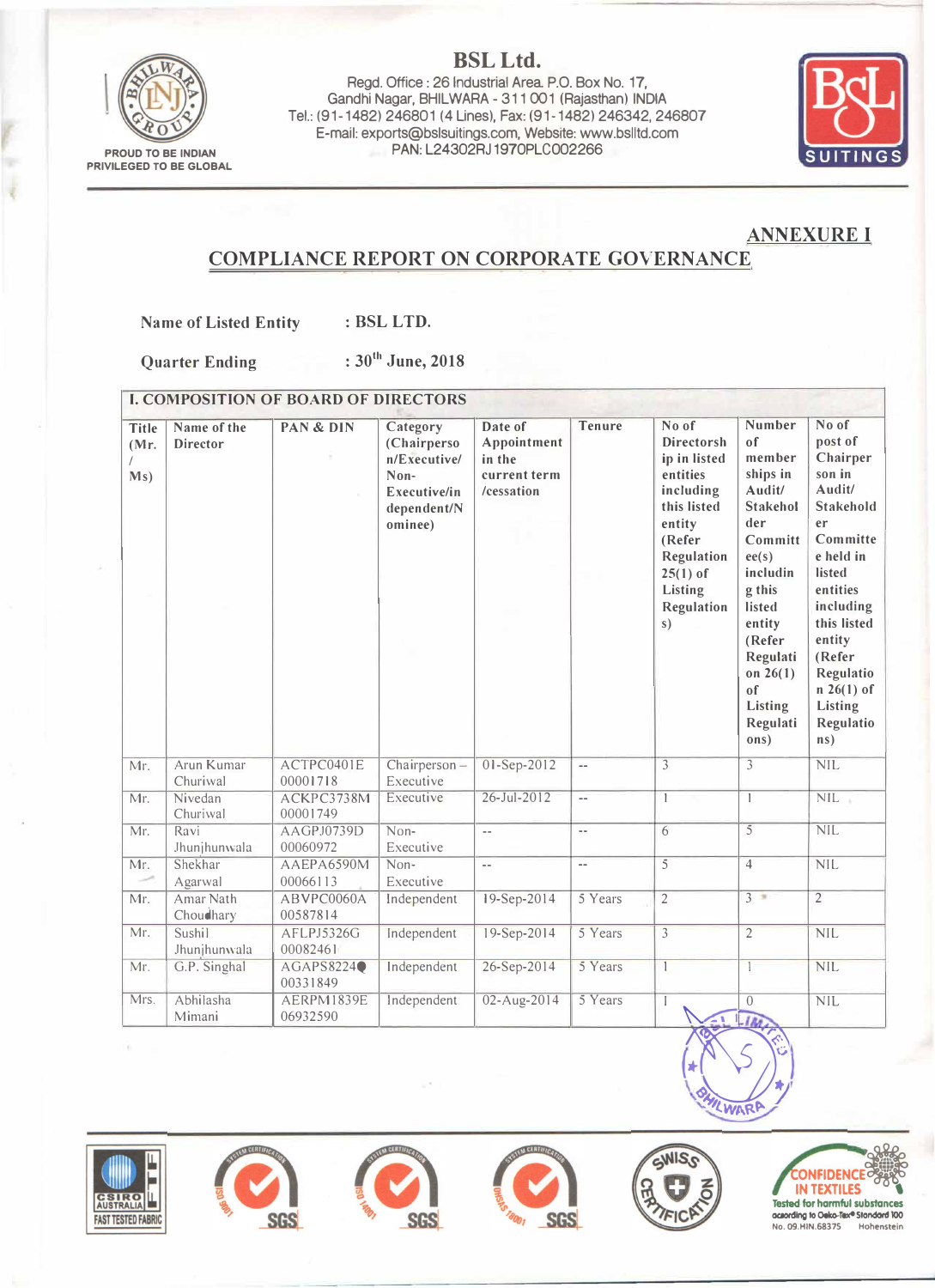

<sup>t</sup>

**BSLLtd.** 

Regd. Office : 26 Industrial Area. P.O. Box No. 17, Gandhi Nagar, BHILWARA- 311 001 ( Rajasthan) INDIA Tel.: (91-1482) 246801 (4 Lines), Fax: (91-1482) 246342, 246807 E-mail: exports@bslsuitings.com, Website: www.bslltd.com PAN: L24302RJ1970PLC002266



| <b>Name of Committee</b>                 | <b>Name of Committee</b><br><b>Members</b> | Category (Chairperson/Executive/Non-<br>Executive/Independent/Nominee) |
|------------------------------------------|--------------------------------------------|------------------------------------------------------------------------|
| 1. Audit Committee                       | Shri Amar Nath Choudhary                   | Chairperson-Non Executive-Independent                                  |
|                                          | Shri Shekhar Agarwal                       | Non-Executive                                                          |
|                                          | Shri Sushil Jhunjhunwala                   | Non-Executive-Independent                                              |
|                                          | Shri G.P. Singhal                          | Non-Executive -Independent                                             |
| 2. Nomination and Remuneration Committee | Shri Sushil Jhunjhunwala                   | Chairperson-Non-Executive -Independent                                 |
|                                          | Shri Amar Nath Choudhary                   | Non-Executive -Independent                                             |
|                                          | Shri Shekhar Agarwal                       | Non-Executive                                                          |
|                                          | Shri G.P. Singhal                          | Non-Executive -Independent                                             |
| 3. Stakeholders Relationship Committee   | Shri Amar Nath Choudhary                   | Chairperson-Non-Executive-Independent                                  |
|                                          | $=$ Shri Arun Churiwal                     | Chairperson-Executive                                                  |
|                                          | Shri Ravi Jhunjhunwala                     | Non-Executive                                                          |
|                                          | Shri Nivedan Churiwal                      | Executive                                                              |
| 4. CSR Committee                         | Shri Arun Churiwal                         | Chairperson-Executive                                                  |
|                                          | Shri Amar Nath Choudhary                   | Non-Executive -Independent                                             |
|                                          | Shri Nivedan Churiwal                      | Executive                                                              |

| <b>III. MEETING OF BOARD OF DIRECTORS</b>              |                                                        |                                                                |  |  |  |
|--------------------------------------------------------|--------------------------------------------------------|----------------------------------------------------------------|--|--|--|
| Date(s) of Meeting (if any) in the previous<br>quarter | Date(s) of Meeting (if any) in<br>the relevant quarter | Maximum gap between any two<br>consecutive (in number of days) |  |  |  |
| 14-Feb-2018                                            | $11-Mav-2018$                                          | 85 Days                                                        |  |  |  |

| <b>IV. MEETING OF COMMITTEES</b>                               |                                                |                                                                   |                                                                           |  |
|----------------------------------------------------------------|------------------------------------------------|-------------------------------------------------------------------|---------------------------------------------------------------------------|--|
| Date(s) of meeting of the<br>committee in the relevant quarter | Whether requirement of<br>Quorum met (details) | Date(s) of meeting of the<br>committee in the<br>previous quarter | Maximum gap between any<br>two consecutive meetings in<br>number of days* |  |
| Audit Committee (11-May-2018)                                  | Yes                                            | $14 - Feb - 2018$                                                 | 85 Days                                                                   |  |
| Stakeholders Relationship<br>Committee<br>$(11-Mav-2018)$      | Yes                                            | 14-Feb-2018                                                       | 85 Days                                                                   |  |
| Nomination & Remuneration<br>Committee(11-May-2018)            | Yes                                            | 14-Feb-2018                                                       | 85 Days                                                                   |  |
| CSR Committee (11-May-2018)                                    | Yes                                            | 14-Feb-2018                                                       | 85 Days                                                                   |  |

| <b>V. RELATED PARTY TRANSACTIONS</b>                                                                       |  |  |                                        |  |  |
|------------------------------------------------------------------------------------------------------------|--|--|----------------------------------------|--|--|
| Subject                                                                                                    |  |  | <b>Compliance Status (Yes/ No/ NA)</b> |  |  |
| Whether prior approval of audit committee obtained                                                         |  |  | Yes                                    |  |  |
| Whether shareholder approval obtained for material RPT                                                     |  |  | Yes                                    |  |  |
| Whether details of RPT entered into pursuant to omnibus approval<br>have been reviewed by Audit Committee. |  |  | Yes                                    |  |  |
|                                                                                                            |  |  |                                        |  |  |